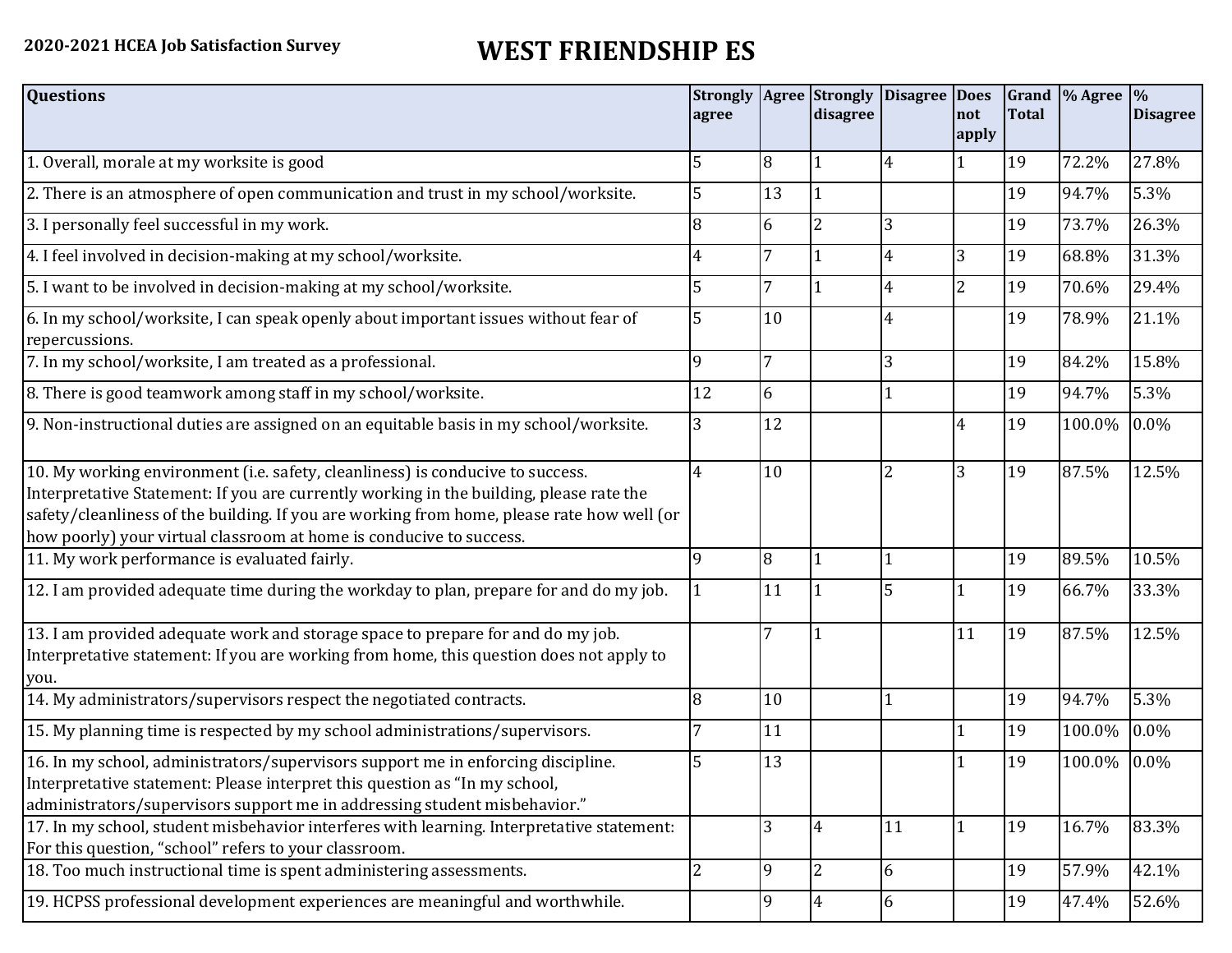## **2020-2021 HCEA Job Satisfaction Survey WEST FRIENDSHIP ES**

| 20. Increased workload has contributed to a decline in my morale.                                                                                          |                |                |                | 4              |                | 19 | 73.7%   | 26.3%  |
|------------------------------------------------------------------------------------------------------------------------------------------------------------|----------------|----------------|----------------|----------------|----------------|----|---------|--------|
| 21. I am paid fairly.                                                                                                                                      |                | 9              | 5              | 5              |                | 19 | 47.4%   | 52.6%  |
| 22. I have confidence in the leadership exhibited by the HCPSS Superintendent.                                                                             | 5              | 9              |                | $\overline{4}$ |                | 19 | 73.7%   | 26.3%  |
| 23. I have confidence in the leadership exhibited by the Howard County Board of<br>Education.                                                              |                | 9              |                |                |                | 18 | 55.6%   | 44.4%  |
| 24. I have confidence in the leadership exhibited by the Howard County Education<br>Association (HCEA).                                                    | 8              | 9              |                |                |                | 18 | 94.4%   | 5.6%   |
| 25. I feel that HCPSS offers me the possibility of advancing professionally in the field of<br>education.                                                  | 3              | 8              |                | 5              | 2              | 19 | 64.7%   | 35.3%  |
| 26. In my position, I receive appropriate and adequate support and training.                                                                               | 2              | 13             |                | 3              |                | 19 | 78.9%   | 21.1%  |
| 27. During this current school year, I have experienced harassing behavior from<br>colleagues.                                                             |                |                | 10             | 7              |                | 18 | $0.0\%$ | 100.0% |
| 28. During this current school year, I have experienced harassing behavior from<br>administrators/supervisors.                                             |                |                | 13             | 5              |                | 19 | 0.0%    | 100.0% |
| 29. During this current school year, I have experienced harassing behavior from parents.                                                                   |                | 5              | 5              | 8              |                | 19 | 27.8%   | 72.2%  |
| 30. At my school I spend most of my PIP time on non-instructional activities.                                                                              |                | 3              |                | 11             | 3              | 18 | 20.0%   | 80.0%  |
| 31. At my school our administrator includes time during PIP for teacher-initiated<br>collaboration.                                                        | 3              | 10             |                | 4              | $\overline{2}$ | 19 | 76.5%   | 23.5%  |
| 32. In my school, I spend too much time in meetings.                                                                                                       | 5              | $\overline{7}$ |                | 7              |                | 19 | 63.2%   | 36.8%  |
| 33. In my school, there is adequate support for special education students.                                                                                |                | 7              | 4              | 5              |                | 18 | 47.1%   | 52.9%  |
| 34. My administrator/supervisor provides people working from home with flexibility in<br>their workday.                                                    | 8              | 11             |                |                |                | 19 | 100.0%  | 0.0%   |
| 35. My administrator/supervisor has reasonable expectations of workload for staff while<br>in virtual learning.                                            | 10             | $\overline{7}$ | $\overline{2}$ |                |                | 19 | 89.5%   | 10.5%  |
| 36. Students have adequate technology and tools (hardware/software/connectivity) to<br>participate in virtual learning.                                    | 5              | 12             |                | $\overline{2}$ |                | 19 | 89.5%   | 10.5%  |
| 37. Staff have adequate technology hardware (e.g. computers, document cameras, other<br>technology hardware) to meet the requirements of virtual learning. | 5              | 10             |                | $\overline{4}$ |                | 19 | 78.9%   | 21.1%  |
| 38. HCPSS has provided the software I need to do my job and collaborate with colleagues. 5                                                                 |                | 11             |                | $\overline{2}$ |                | 19 | 84.2%   | 15.8%  |
| 39. The software and online services provided by HCPSS to do my job are difficult and/or<br>time-consuming to use.                                         | $\overline{5}$ | 5              | $\overline{2}$ | 5              | $\overline{2}$ | 19 | 58.8%   | 41.2%  |
| 40. In my class, I feel that students are engaged in virtual learning                                                                                      |                | 9              | 3              | $\overline{4}$ | 2              | 19 | 58.8%   | 41.2%  |